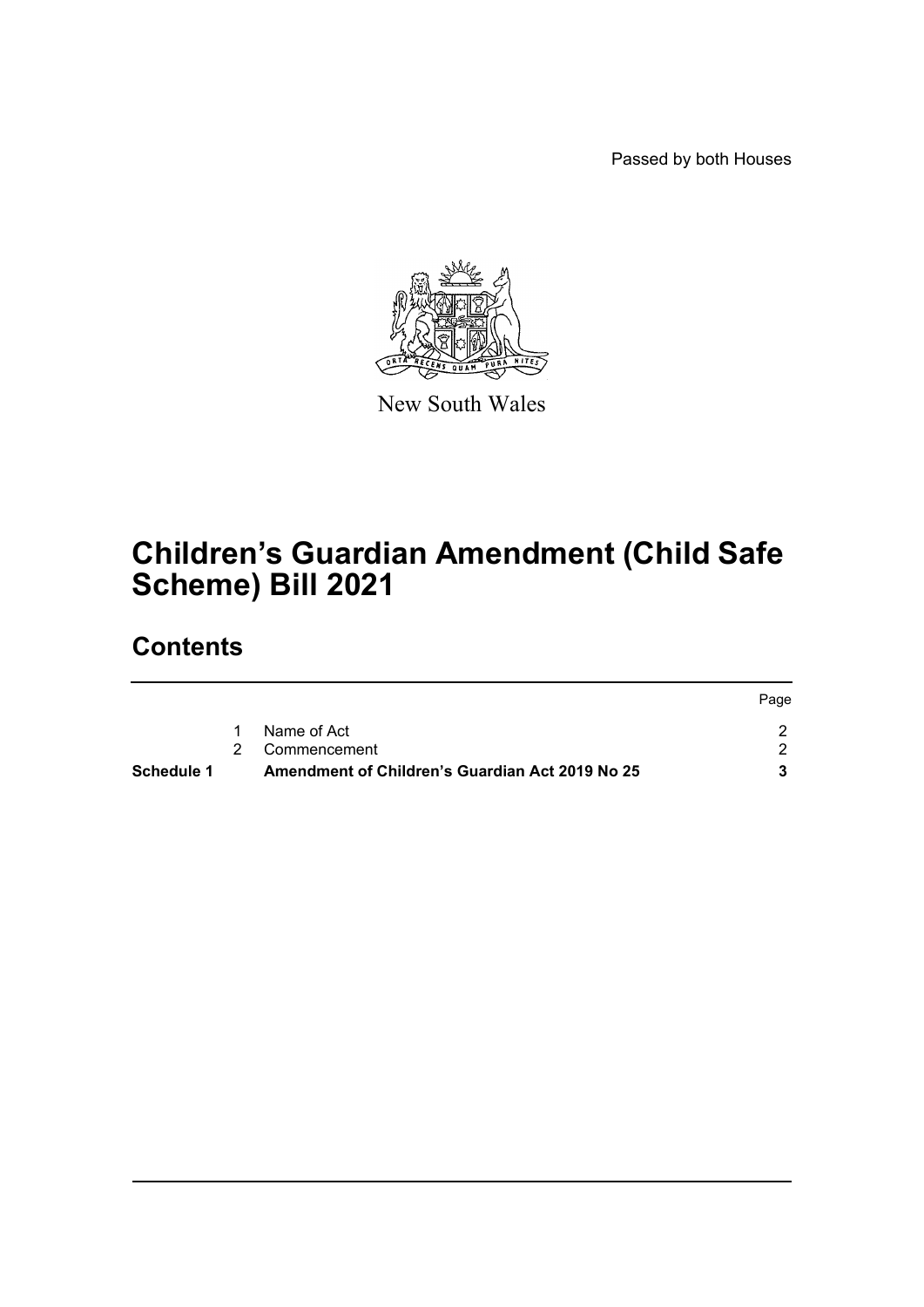*I certify that this public bill, which originated in the Legislative Assembly, has finally passed the Legislative Council and the Legislative Assembly of New South Wales.*

> *Clerk of the Legislative Assembly. Legislative Assembly, Sydney, , 2021*



New South Wales

# **Children's Guardian Amendment (Child Safe Scheme) Bill 2021**

Act No , 2021

An Act to amend the *Children's Guardian Act 2019* to embed the Child Safe Standards as the primary framework that guides child safe practice in organisations in New South Wales; and for related purposes.

*I have examined this bill and find it to correspond in all respects with the bill as finally passed by both Houses.*

*Assistant Speaker of the Legislative Assembly.*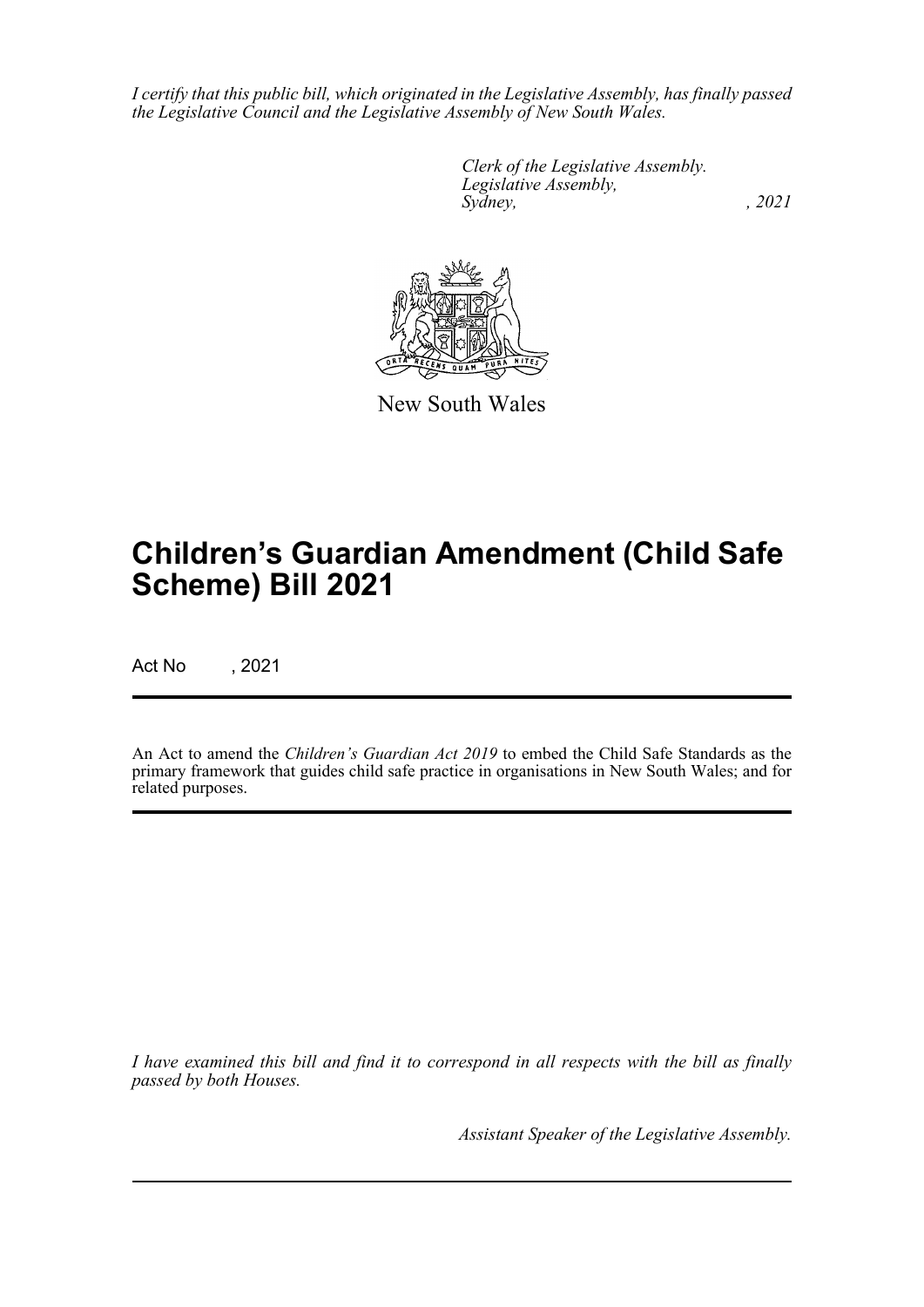# <span id="page-2-0"></span>**The Legislature of New South Wales enacts—**

## **1 Name of Act**

This Act is the *Children's Guardian Amendment (Child Safe Scheme) Act 2021*.

# <span id="page-2-1"></span>**2 Commencement**

This Act commences on a day or days to be appointed by proclamation.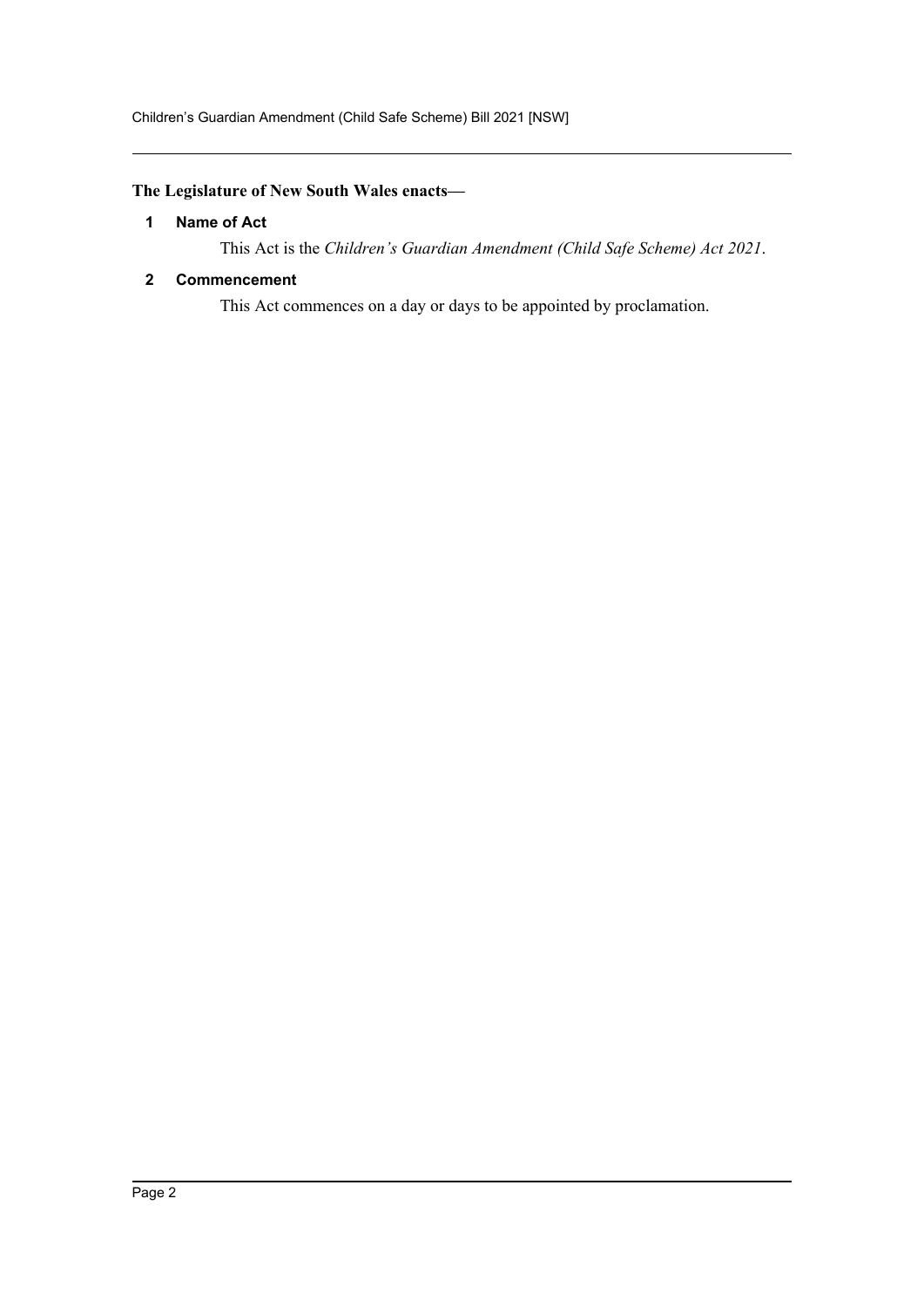# <span id="page-3-0"></span>**Schedule 1 Amendment of Children's Guardian Act 2019 No 25**

# **[1] Section 6 Main object of Act**

Insert at the end of section 6(b)—

, and

(c) embedding the Child Safe Standards as the primary framework that guides child safe practice in organisations in New South Wales.

## **[2] Section 8 Guiding principles**

Omit section 8(e). Insert instead—

- (e) in decision-making under this Act and the regulations in relation to an Aboriginal child or a Torres Strait Islander child—
	- (i) the Aboriginal and Torres Strait Islander Child and Young Person Placement Principles set out in the *Children and Young Persons (Care and Protection) Act 1998*, section 13, and
	- (ii) the embedding of connection to family and community with the ultimate goal of the child feeling safe and secure in their identity, culture and community, and
- (e1) in decision-making under this Act, respect for cultural and social difference must be considered in the provision of child-related services, and

# **[3] Part 3A**

Insert after Part 3—

# **Part 3A Child safe scheme**

# **Division 1 Preliminary**

## **8A Objects of Part**

The objects of this Part are for the Children's Guardian to protect children from harm by—

- (a) adopting the Child Safe Standards as the primary framework that guides child safe practice, and
- (b) implementing regulatory approaches that—
	- (i) improve systems for the prevention, identification, response to and reporting of child abuse in child safe organisations through the implementation of the Child Safe Standards, and
	- (ii) assist child safe organisations to implement the Child Safe Standards by raising awareness and providing guidance, training and education, and
	- (iii) monitor and report on the compliance of child safe organisations with the Child Safe Standards, and
	- (iv) enforce compliance with the Child Safe Standards, and
	- (v) provide for the investigation of complaints about a child safe organisation's—
		- (A) implementation of the Child Safe Standards, or
		- (B) compliance with the Child Safe Standards, or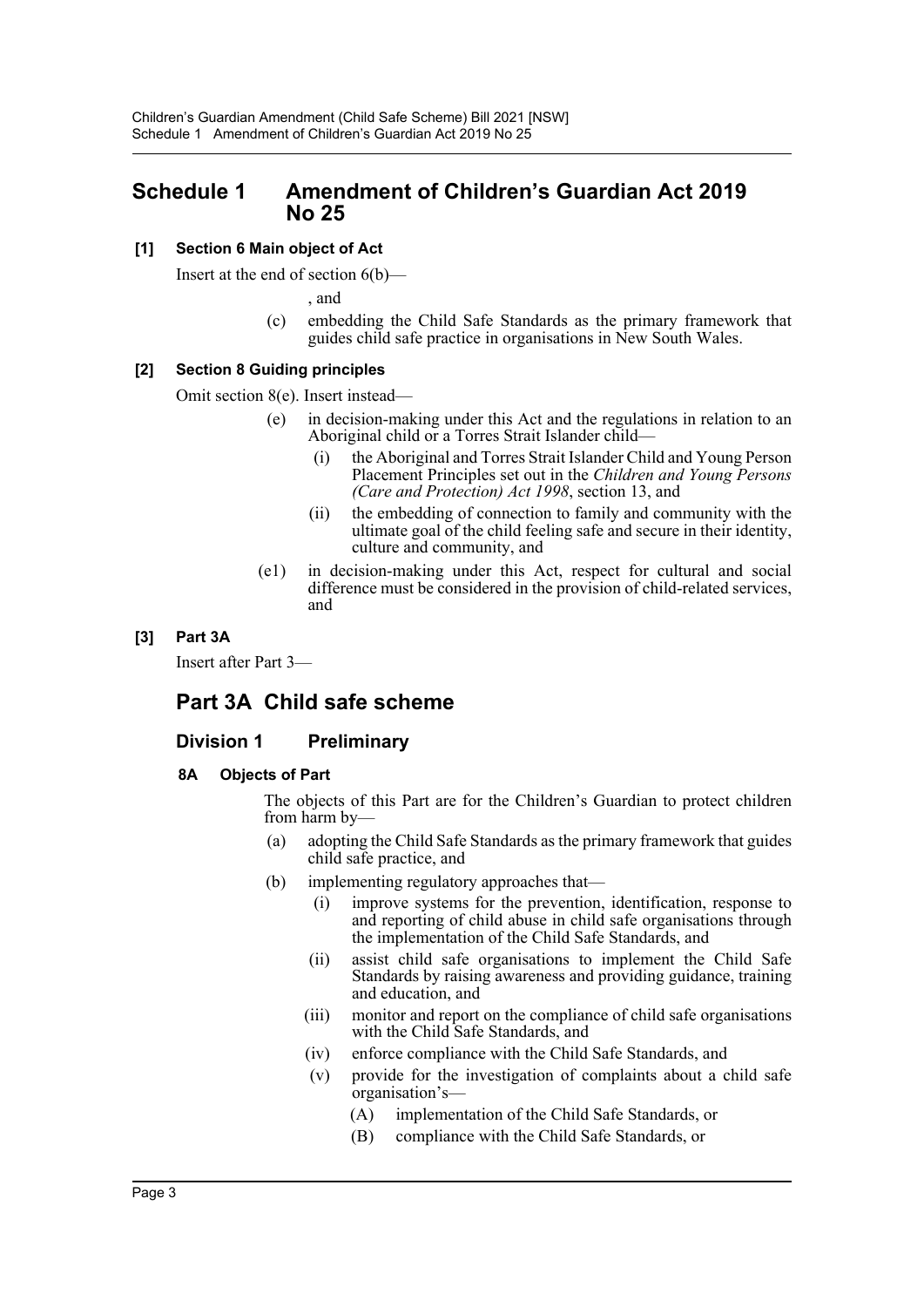- (C) compliance with recommendations contained in a monitoring assessment report, and
- (vi) establish child safe action plans with prescribed agencies, and
- (vii) provide for the ongoing exchange of information about risks to child safety in organisations between government agencies, both in New South Wales and in other States and Territories, with child safety responsibilities.

#### **8AA Consistency with Royal Commission Report recommending the Child Safe Standards**

- (1) Implementation of the Child Safe Standards by child safe organisations is to be consistent with Royal Commission recommendations.
- (2) Where a Child Safe Standard can be implemented in more than 1 way, implementation that most closely reflects the Royal Commission recommendations is to be preferred.

## **8AB Ministerial guidelines**

- (1) The Minister may issue guidelines to the Children's Guardian about the way the Children's Guardian is to—
	- (a) oversee the implementation of the Child Safe Standards by child safe organisations,
	- (b) enforce the Child Safe Standards within child safe organisations,
	- (c) establish child safe action plans with prescribed agencies,
- (2) Despite section 128(3), the Children's Guardian must, when exercising functions concerning the Child Safe Standards, act in a way that is consistent with guidelines issued by the Minister under subsection (1).

## **8AC Oversight by Committee on Children and Young People**

- (1) The Committee on Children and Young People has the following functions under this Part—
	- (a) to monitor and review the functions of the Children's Guardian in—
		- (i) overseeing the implementation of the Child Safe Standards by child safe organisations,
		- (ii) the enforcement of the Child Safe Standards within child safe organisations,
		- (iii) establishing child safe action plans with prescribed agencies,
	- (b) to review the activities of the Children's Guardian for consistency with the Royal Commission recommendations,
	- (c) to review guidelines issued by the Minister under section 8AB(1) for consistency with the Royal Commission recommendations,
	- (d) to report to both Houses of Parliament, with such comments as it thinks fit, on any matter which the Committee considers should be brought to the attention of Parliament relating to the following—
		- (i) the exercise of the Children's Guardian's functions specified in paragraphs (a) and (b),
		- (ii) guidelines issued by the Minister under section 8AB(1).
- (2) In this section—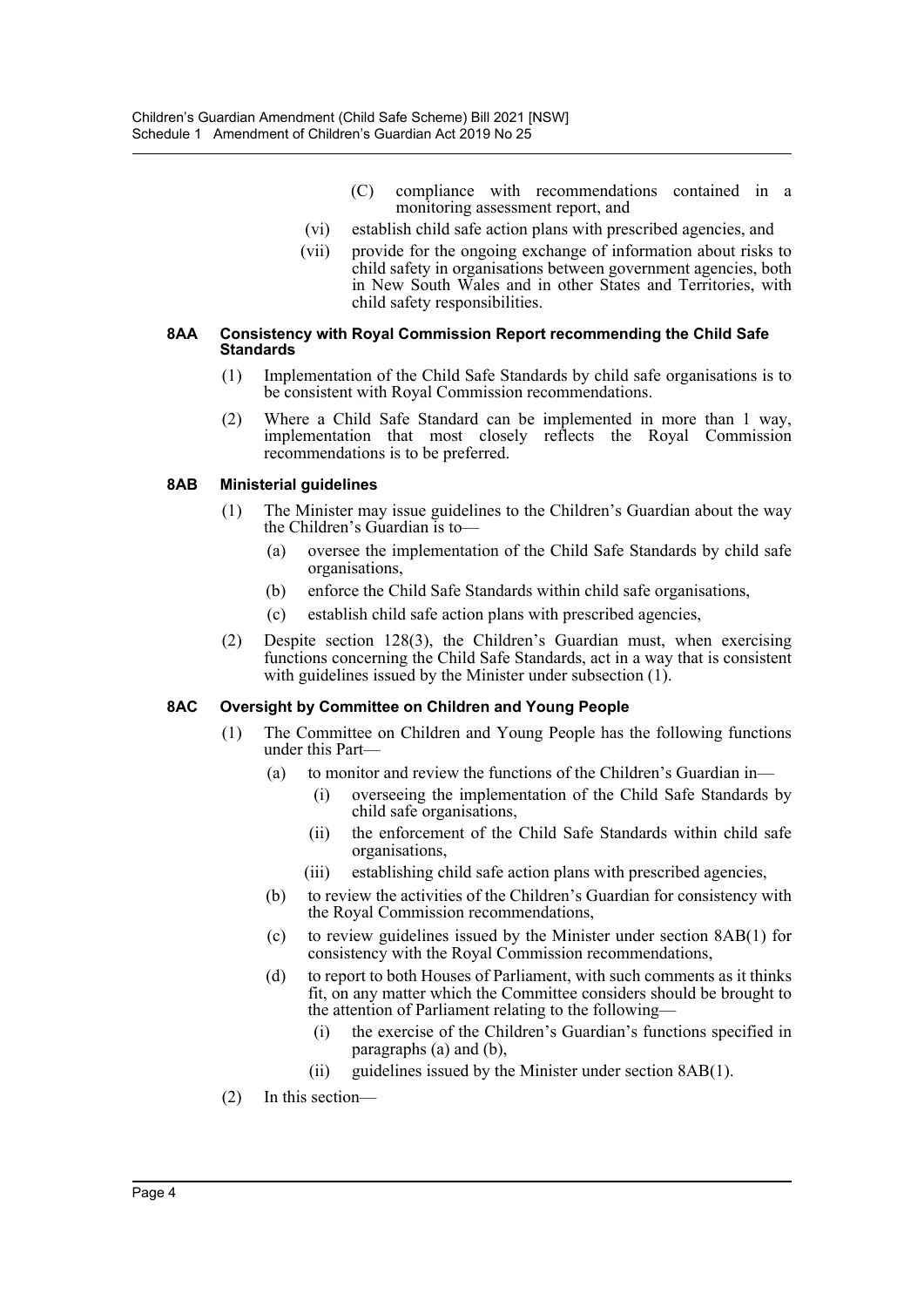*Committee on Children and Young People* means the Parliamentary Joint Committee constituted under section 36(1) of the *Advocate for Children and Young People Act 2014*.

## **8B Definitions**

In this Part—

*child safe action plan*—see section 8F.

*monitoring assessment report* means a report issued by the Children's Guardian under section 8W.

*prescribed agency*—see section 8G.

*related body*, for a prescribed agency—see section 8H.

*religious body* has the same meaning as in section 15A.

*Royal Commission recommendations* means the Final Report Recommendations of the Royal Commission into Institutional Responses to Child Sexual Abuse.

# **Division 2 Child Safe Standards**

# **8C Meaning of "Child Safe Standards"**

The *Child Safe Standards* are—

- 1. Child safety is embedded in organisational leadership, governance and culture.
- 2. Children participate in decisions affecting them and are taken seriously.
- 3. Families and communities are informed and involved.
- 4. Equity is upheld, and diverse needs are taken into account.
- 5. People working with children are suitable and supported.
- 6. Processes to respond to complaints of child abuse are child focused.
- 7. Staff are equipped with the knowledge, skills and awareness to keep children safe through continual education and training.
- 8. Physical and online environments minimise the opportunity for abuse to occur.
- 9. Implementation of the Child Safe Standards is continuously reviewed and improved.
- 10. Policies and procedures document how the organisation is child safe.

## **8D Systems, policies and processes**

- (1) The head of a child safe organisation must ensure the organisation implements the Child Safe Standards through systems, policies and processes which may include, but are not limited to, the following—
	- (a) a statement of the organisation's commitment to child safety,
	- (b) a child safe policy,
	- (c) a code of conduct applying to the following—
		- (i) employees,
		- (ii) management, however described,
		- (iii) contractors,
		- (iv) volunteers,
	- (d) a complaint management policy and procedure,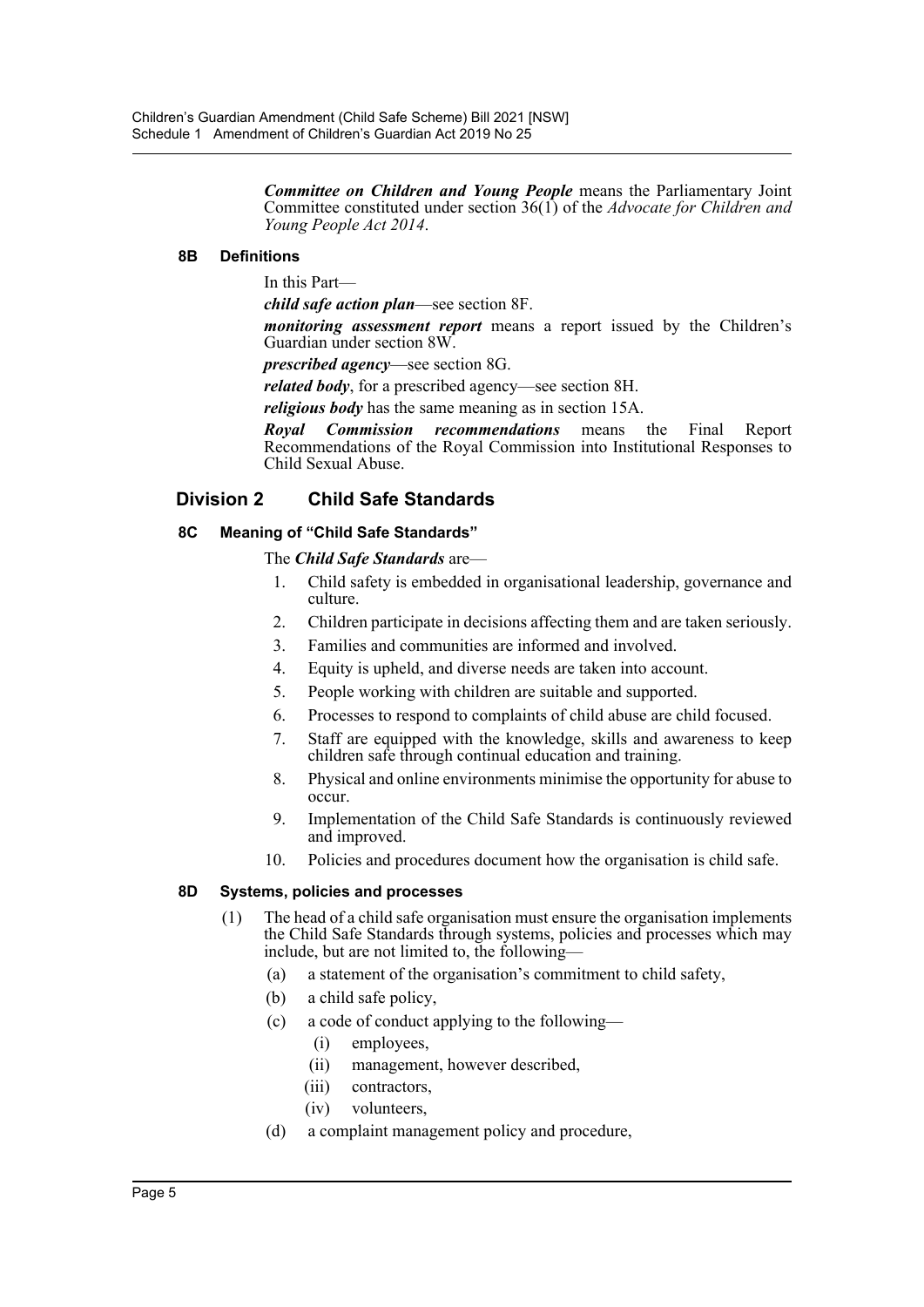- (e) a human resources policy,
- (f) a risk management plan.
- (2) The head of a child safe organisation must ensure the organisation implements a reportable conduct policy that addresses the matters in section  $54(\hat{2})$ .
- (3) The head of a child safe organisation must ensure the systems, policies and processes implemented by the organisation are continuously reviewed and updated to reflect—
	- (a) the Child Safe Standards, and
	- (b) recommendations made to the organisation by the Children's Guardian in—
		- (i) a monitoring assessment report under section 8W, or
		- (ii) an investigation report under section 8Z, and
	- (c) enforcement measures taken under Part 9A against the organisation by the Children's Guardian.

#### **8E Children's Guardian may require information about systems, policies and processes**

- (1) The Children's Guardian may, at any time by written notice, require the head of a child safe organisation to give the Children's Guardian, within the reasonable time stated in the notice but not less than 7 days, information about the organisation's systems, policies and processes under section 8D.
- (2) If the organisation does not, without reasonable excuse, give the Children's Guardian the information required under subsection  $(1)$ , the Children's Guardian may—
	- (a) commence an investigation under Division 6, and
	- (b) publish the following on the Office of the Children's Guardian's website—
		- (i) the name of the organisation,
		- (ii) that the organisation has failed to provide the information required by the Children's Guardian under this section.

# **Division 3 Child safe action plans**

## **8F Meaning of "child safe action plan"**

A *child safe action plan* is a plan that contains the strategies a prescribed agency will take, both in the services it provides and with related bodies, to—

- (a) build awareness in the community about the importance of child safety in child safe organisations, and
- (b) build the capability of child safe organisations to implement the Child Safe Standards, and
- (c) improve the safety of children by implementing the Child Safe Standards.

# **8G Meaning of "prescribed agency"**

*Prescribed agency* means each of the following—

- (a) the Department of Communities and Justice,
- (b) the Office of Sport within the Department of Communities and Justice,
- (c) the Department of Education,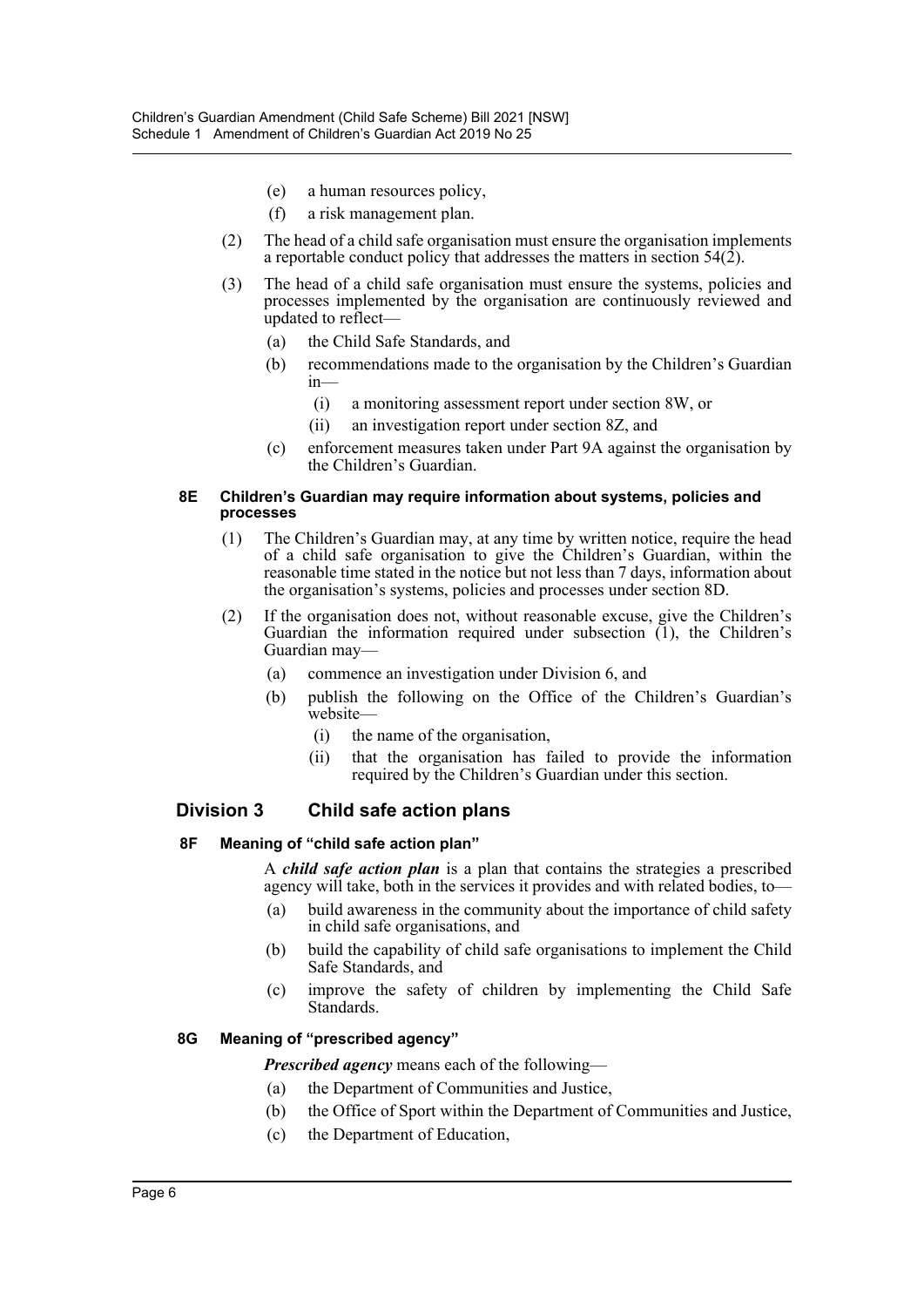- (d) the NSW Education Standards Authority,
- (f) the Ministry of Health,
- (g) the Department of Planning, Industry and Environment, limited to functions undertaken by the Office of Local Government,
- (h) the Inspector of Custodial Services,
- (i) a NSW government agency prescribed by the regulations for the purposes of this section.

## **8H Meaning of "related body"**

*Related body*, for a prescribed agency, means a child safe organisation the prescribed agency funds or regulates.

## **8I Prescribed agencies to develop and implement plans**

- (1) A prescribed agency must develop and implement a child safe action plan within—
	- (a) 12 months of becoming a prescribed agency, or
	- (b) a longer period approved in writing by the Children's Guardian.
- (2) A child safe action plan must cover the full scope of the agency's child related operations unless—
	- (a) the Children's Guardian gives written approval for the agency to develop and implement an additional plan for a specified area of operations, and
	- (b) the additional plan addresses only the parts of the agency's operations specified in the approval.

## **8J Consultation**

In developing its child safe action plan, a prescribed agency must—

- (a) consult with the Children's Guardian, and
- (b) consult with related bodies and any other entity or individual who, in the agency's opinion, is likely to be directly affected by the plan, and
- (c) if the agency or related bodies provide services to Aboriginal children consult with 1 or more Aboriginal controlled entities of a class prescribed by the regulations for this section.

## **8K Plans to be submitted**

- (1) A prescribed agency must submit its child safe action plan to the Children's Guardian for review and approval.
- (2) Following its review of an agency's plan, the Children's Guardian must—
	- (a) approve the plan, or
	- (b) provide comments to the agency recommending amendments to the plan that the Children's Guardian considers necessary before it can be approved.
- (3) Following its review of an agency's plan, the Children's Guardian may report publicly, whether by its annual report or another report, on the plan and its implementation.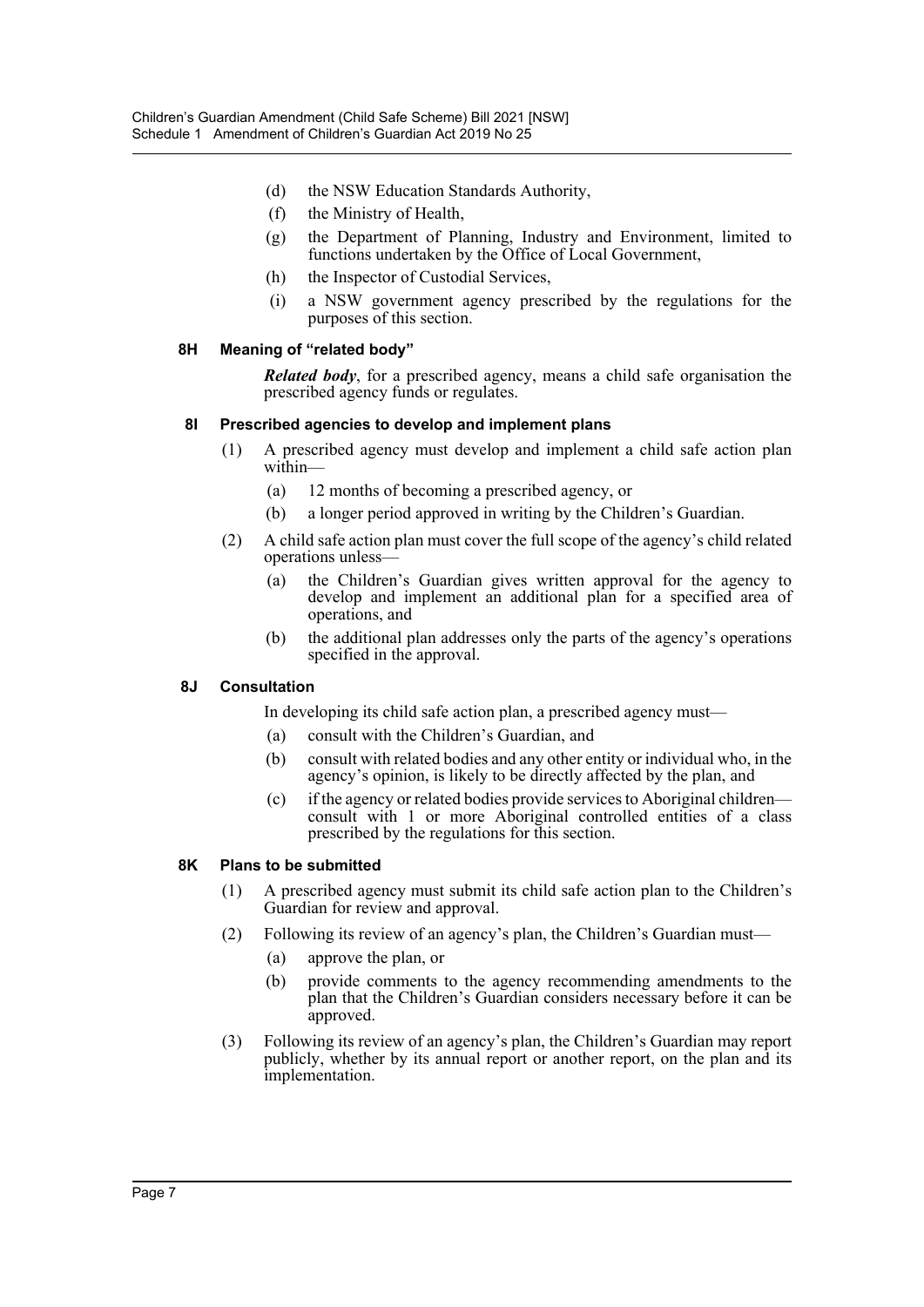# **8L Plans to be publicly available**

- (1) Following approval of a prescribed agency's child safe action plan, the agency must make the plan publicly available—
	- (a) on the agency's website, and
	- (b) in another way prescribed by the regulations.
- (2) The Children's Guardian may, on the Office of the Children's Guardian's website, provide a link to an agency's child safe action plan.

## **8M Progress reports**

- (1) If required to do so by written notice from the Children's Guardian, a prescribed agency must provide a progress report on the agency's implementation of its child safe action plan.
- (2) An agency's report is to include information that demonstrates how the agency is working with related bodies to—
	- (a) build awareness in the community about the importance of child safety in child safe organisations, and
	- (b) build the capability of related bodies to implement the Child Safe Standards, and
	- (c) improve the safety of children by implementing the Child Safe Standards by related bodies.
- (3) A prescribed agency must provide its report to the Children's Guardian within—
	- (a) 90 days of receiving the written notice, or
	- (b) a longer period approved in writing by the Children's Guardian.

## **8N Annual reporting**

A prescribed agency must include in its annual report made under the *Annual Reports (Departments) Act 1985* or the *Annual Reports (Statutory Bodies) Act 1984*—

- (a) a link to the agency's child safe action plan, and
- (b) the agency's assessment of the effectiveness of the plan in promoting and supporting the adoption and implementation of the Child Safe Standards by related bodies.

## **8O Child safe action plans to be remade**

- (1) A prescribed agency must review and remake its child safe action plan at least every 4 years.
- (2) This Division applies to a remade plan in the same way as it applies to an original plan.

# **Division 4 Capability building**

## **8P Purpose**

This Division deals with the Children's Guardian's responsibility to work collaboratively with child safe organisations, government agencies and the broader community to—

(a) raise awareness about child safety, and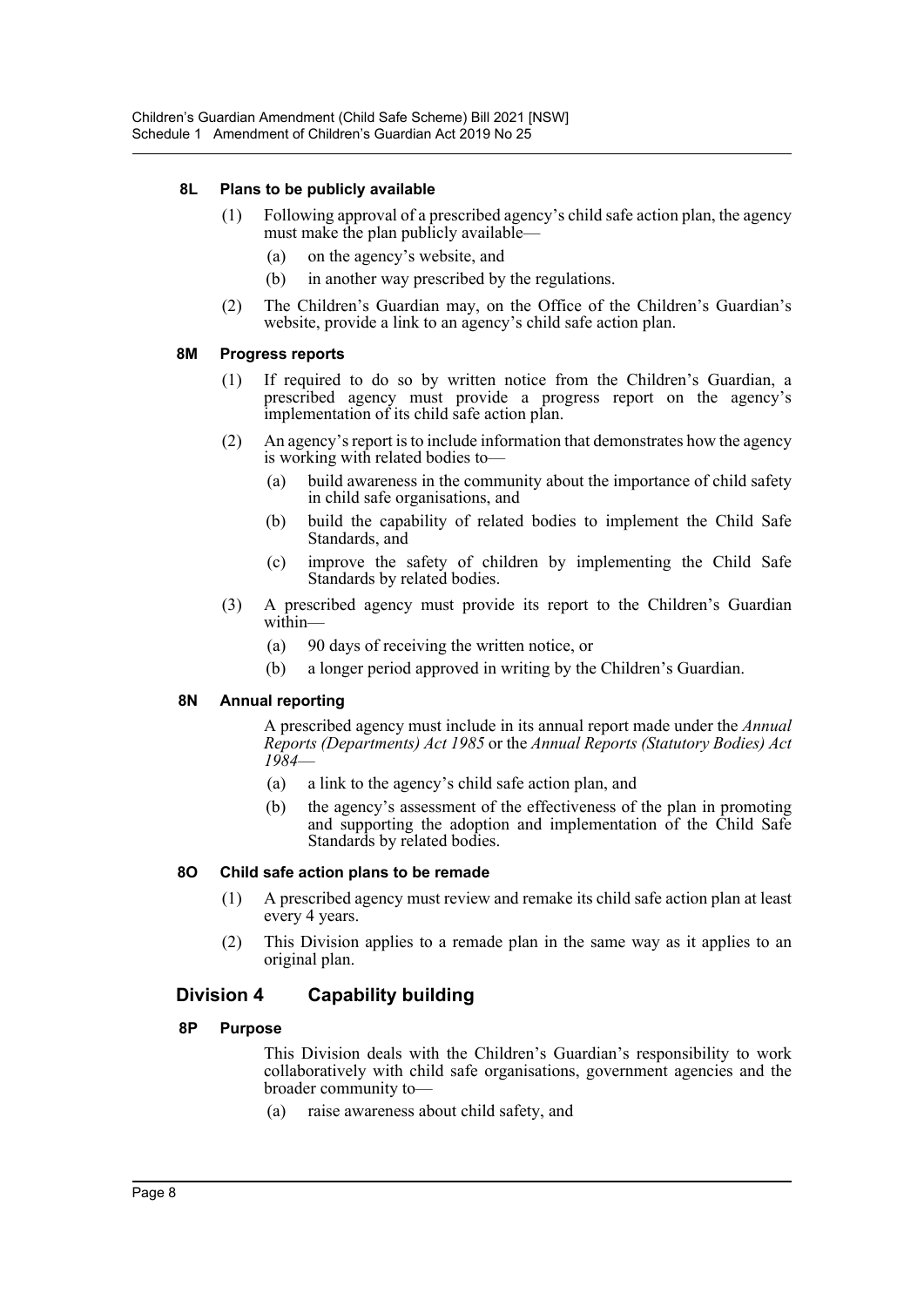- (b) build within child safe organisations both knowledge of the Child Safe Standards and the skills to implement them, and
- (c) promote the implementation of the Child Safe Standards by child safe organisations.

# **8Q Guidelines for child safe organisations**

- (1) The Children's Guardian may develop guidelines to—
	- (a) assist child safe organisations to implement the Child Safe Standards, and
	- (b) assist children, their families and other members of the community to raise concerns and make complaints about a child safe organisation, and
	- (c) provide guidance on another matter that the Children's Guardian identifies as appropriate.
- (2) A guideline developed under this section may include templates that can be used by child safe organisations in developing systems, policies and processes that implement the Child Safe Standards.
- (3) A guideline developed under this section must be published on the Office of the Children's Guardian's website.

# **8R Capability building for prescribed agencies**

- (1) The Children's Guardian may develop and make publicly available—
	- (a) guidelines, including templates, to assist prescribed agencies to develop child safe action plans, and
	- (b) assessment criteria for child safe action plans.
- (2) A guideline developed under this section must be published on the Office of the Children's Guardian's website.

# **8S Training**

- (1) The Children's Guardian may provide training on—
	- (a) matters related to the implementation of the Child Safe Standards, and
	- (b) other matters reasonably related to child safety and the functions of the Children's Guardian.
- (2) The Children's Guardian may charge fees for training activities to recover the reasonable costs incurred in providing the training.

## **8T Resources**

The Children's Guardian may develop and distribute other resources to promote the Child Safe Standards that the Children's Guardian considers appropriate.

# **Division 5 Monitoring**

## **8U Purpose of monitoring**

The Children's Guardian may monitor the operation of a child safe organisation to ensure the organisation is implementing the Child Safe Standards.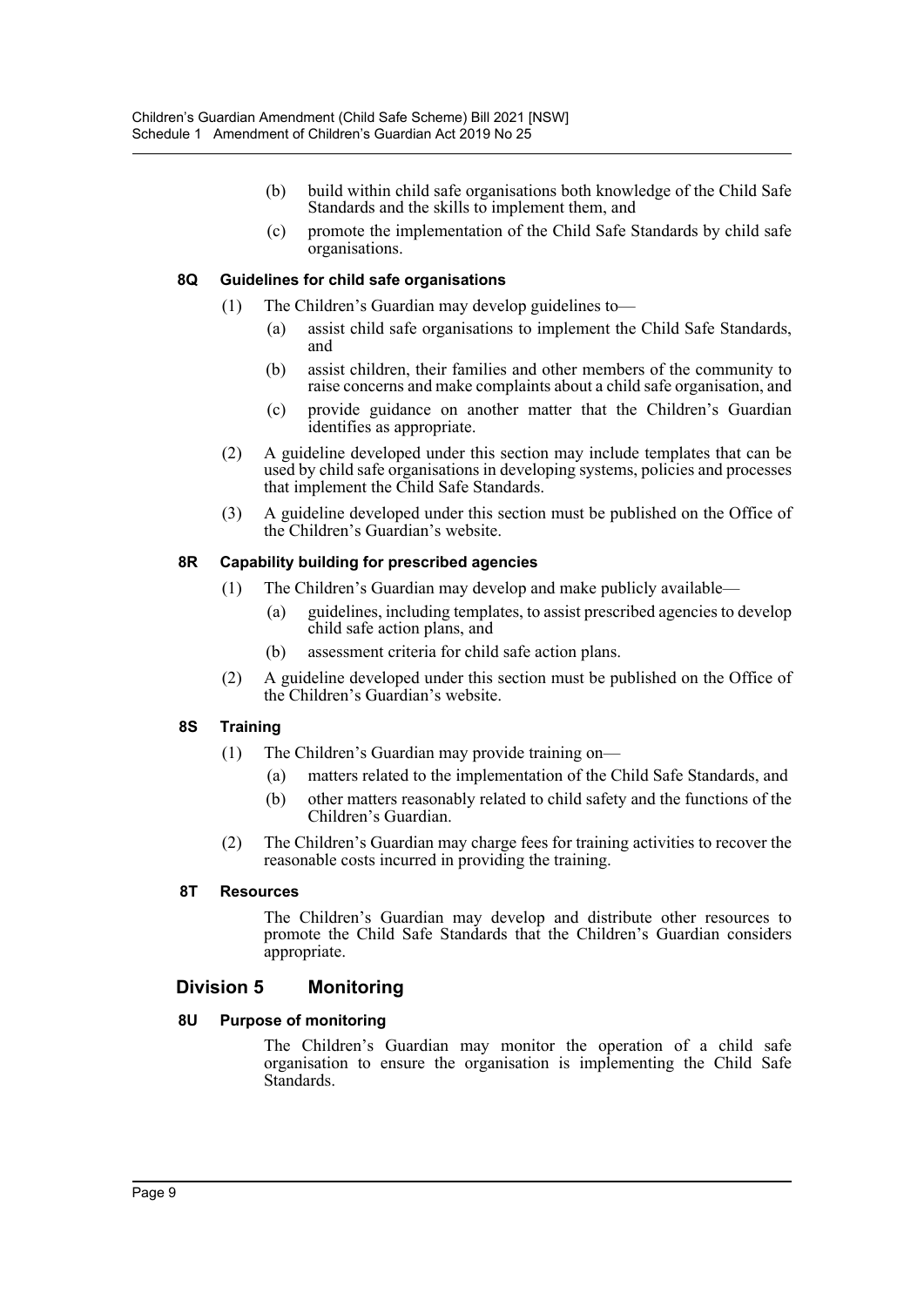# **8V Children's Guardian may monitor implementation of Child Safe Standards**

- (1) In monitoring a child safe organisation's implementation of the Child Safe Standards, the Children's Guardian may do the following—
	- (a) review the organisation's systems, processes and policies,
	- (b) request the head of the organisation to answer questions and provide specified information,
	- (c) review information held by the Children's Guardian about the organisation and its employees,
	- (d) with the consent of the head of the organisation, have an authorised person inspect the organisation's premises,
	- (e) direct the head of the organisation to complete a self-assessment of the organisation's compliance with the Child Safe Standards,
	- (f) a thing prescribed by the regulations for the purposes of this section.
- (2) If the Children's Guardian directs the head of a child safe organisation to complete a self-assessment under subsection (1)(e), the head of the organisation must comply with the direction. Maximum penalty—5 penalty units.
- (3) A direction under subsection  $(1)(e)$  must—
	- (a) be in writing, and
	- (b) specify the form of the self-assessment, and
	- (c) specify the date, not less than 14 days after the date of the direction, by which the self-assessment must be completed and returned to the Children's Guardian.

## **8W Monitoring assessment reports**

- (1) The Children's Guardian may, as part of its monitoring activities under section 8V, issue a monitoring assessment report to provide guidance and make recommendations to a child safe organisation.
- (2) If the Children's Guardian makes recommendations to an organisation in a monitoring assessment report, the organisation must respond to the recommendations within the period specified by the Children's Guardian, being a period of not less than 28 days after the issue of the report.

# **Division 6 Investigation**

## **8X When investigation may be conducted**

- (1) The Children's Guardian may conduct an investigation into a child safe organisation's implementation of the Child Safe Standards.
- (2) Without limiting subsection (1), the Children's Guardian may conduct an investigation—
	- (a) after receiving a complaint, however made or described, about the organisation, or
	- (b) if the organisation fails to respond to a recommendation made by the Children's Guardian in a monitoring assessment report or the Children's Guardian is otherwise not satisfied with the way the organisation responds to a recommendation, or
	- (c) if for any other reason the Children's Guardian is concerned the organisation is not implementing the Child Safe Standards.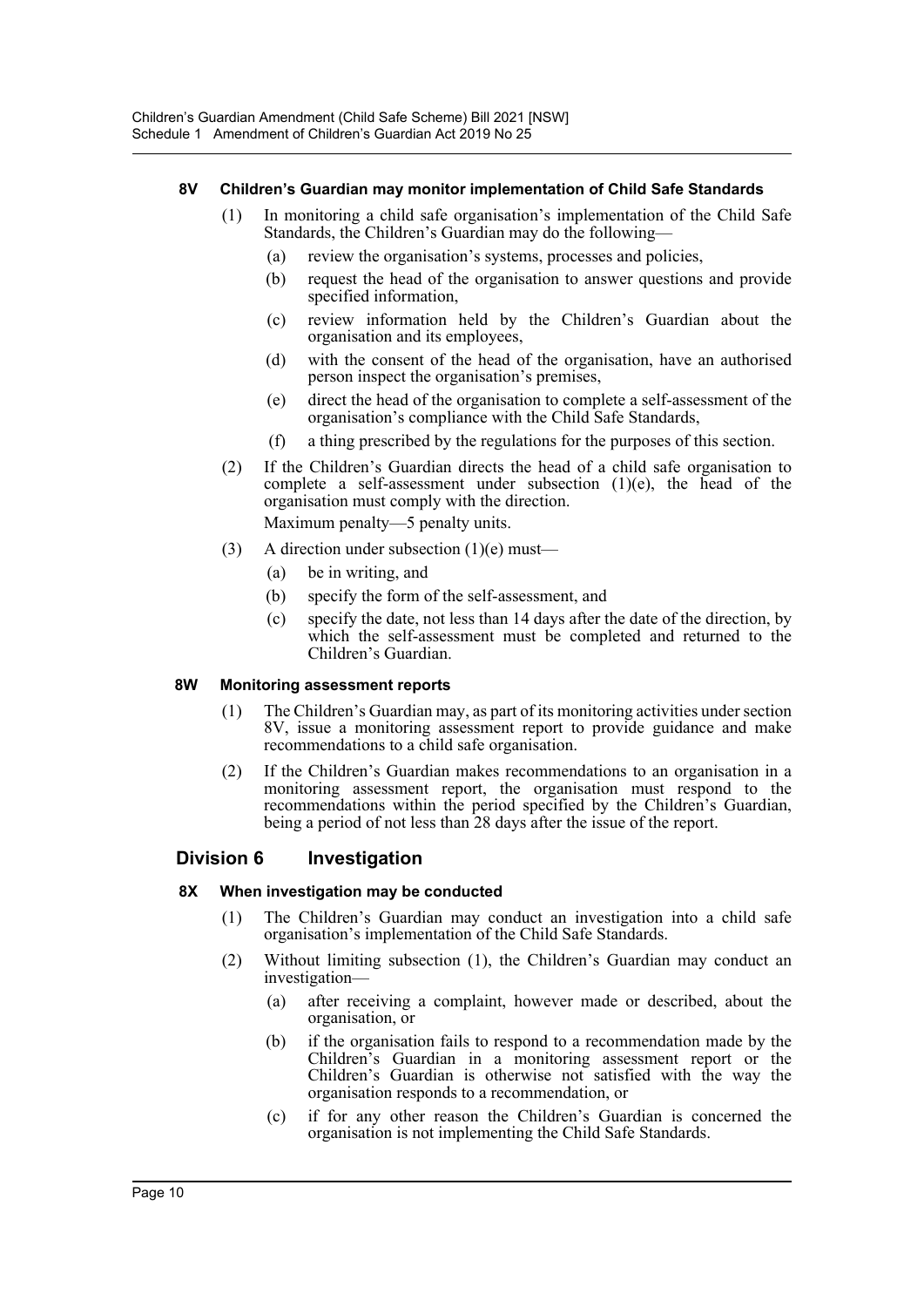# **8Y Conduct of investigation**

- (1) Schedule 2 provides for powers that may be exercised by an authorised person for the purpose of conducting an investigation under this Division.
- (2) Without limiting the powers of an authorised person, the Children's Guardian may, when conducting an investigation, do the following—
	- (a) review the organisation's records, systems, processes and policies,
	- (b) require the head of the organisation to answer questions and provide specified information,
	- (c) review information held by the Children's Guardian about the organisation and its employees,
	- (d) have an authorised person inspect the organisation's premises,
	- (e) direct the head of the organisation to complete a self-assessment of the organisation's compliance with the Child Safe Standards,
	- (f) a thing prescribed by the regulations for the purposes of this section.
- (3) For the purposes of an investigation under this Division, the Children's Guardian may conduct an inquiry.
- (4) Schedule 3 provides for the Children's Guardian's powers to make or hold an inquiry.
- (5) An inquiry under this Division must be carried out in the absence of the public.

# **8Z Investigation report**

- (1) At the end of an investigation under this Division, the Children's Guardian must prepare a report that includes—
	- (a) findings relating to the way the relevant child safe organisation implements the Child Safe Standards, and
	- (b) the Children's Guardian's recommendations, if any, for improvement to the way the organisation implements the Child Safe Standards.
- (2) If, as a result of an investigation, the Children's Guardian decides to take enforcement measures under Part 9A, the report must include—
	- (a) the decision, and
	- (b) the reasons for the decision, and
	- (c) the enforcement measures to be taken.
- (3) If the Children's Guardian makes recommendations to an organisation, the organisation must respond to the recommendations within the period, not less than 28 days after the investigation report is given to the organisation, specified by the Children's Guardian.

# **[4] Section 37 Contents of entity report**

Omit section 37(1)(d)(iii). Insert instead—

- (iii) changes to systems or policies including, if the entity is a child safe organisation, to improve implementation of the Child Safe Standards,
- **[5] Section 43 Children's Guardian may monitor relevant entity's investigation or determination**

Insert after section 43(2)(d)—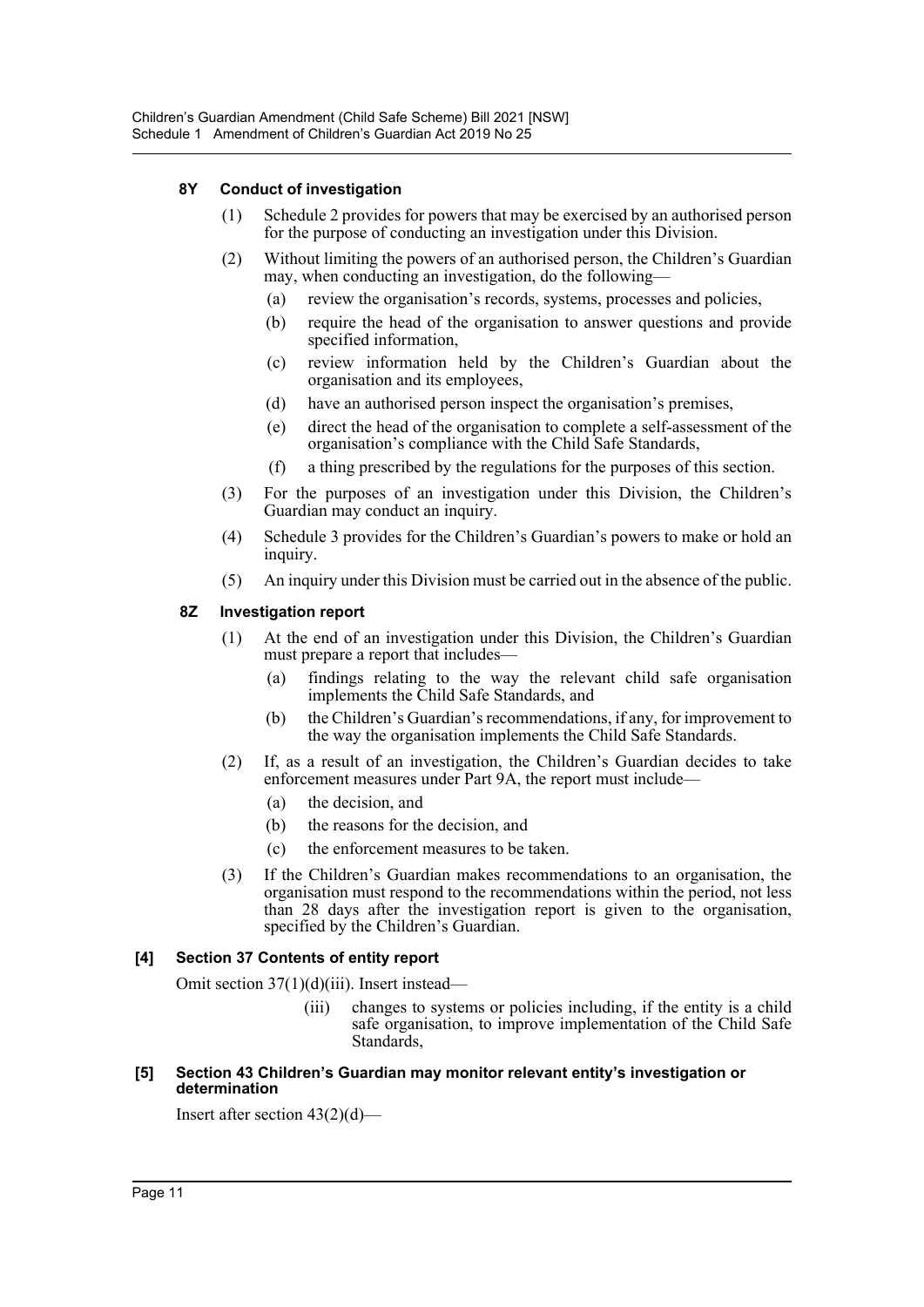(d1) review the relevant entity's systems, policies and processes and their effectiveness in preventing, and responding to, reportable allegations and reportable convictions,

# **[6] Section 49 Children's Guardian reports**

Omit section 49(2)(d)(iii). Insert instead—

(iii) changes to systems or policies including, if the entity is a child safe organisation, to improve implementation of the Child Safe Standards,

# **[7] Section 54 Relevant entities to have systems about reportable conduct**

Insert "(2)" before "The head".

# **[8] Section 54(1)**

Insert before section  $54(2)$  (as amended by item [7])—

(1) This section applies to a relevant entity that is not a child safe organisation.

# **[9] Section 55 Children's Guardian may require information about systems**

Insert before subsection (1)—

(1A) This section applies to a relevant entity that is not a child safe organisation.

# **[10] Section 128 Functions of Children's Guardian**

Omit section 128(1)(a). Insert instead—

- (a) to take action to build the capability of child safe organisations to implement the Child Safe Standards and to prevent harm to children,
- (a1) to monitor, investigate and enforce the implementation by child safe organisations of the Child Safe Standards,
- (a2) to undertake functions under Part 3A, Division 3 relating to child safe action plans,
- (a3) to exercise functions relating to persons engaged in child-related work, including working with children check clearances, under the *Child Protection (Working with Children) Act 2012*,

## **[11] Section 145 Functions of Official Community Visitors**

Insert after section  $145(1)(f)$ —

(f1) provide information about the Child Safe Standards to assist both the visitable services and the children using the services, and

# **[12] Part 9A**

Insert after Part 9—

# **Part 9A Enforcement measures**

# **Division 1 Compliance notices**

## **152A Issue of compliance notices**

If the Children's Guardian reasonably believes a child safe organisation's systems, policies or processes do not reflect or implement the Child Safe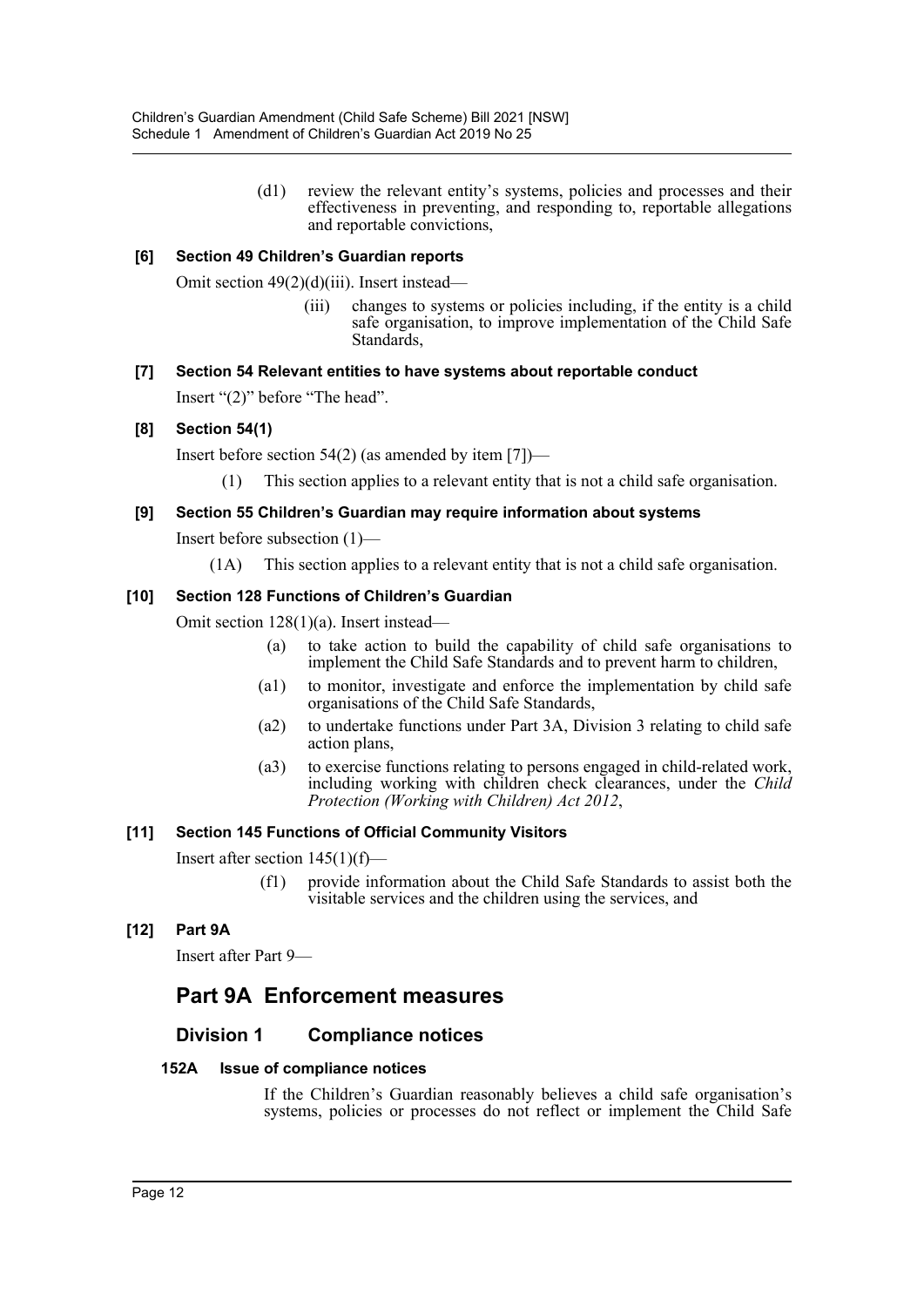Standards, the Children's Guardian may issue a compliance notice requiring the organisation to—

- (a) take the action specified in the notice, and
- (b) provide the Children's Guardian with evidence it has done so.

## **152B Content of compliance notices**

- (1) A compliance notice must be in writing and must include—
	- (a) the reasons for the belief the relevant child safe organisation's systems, policies or processes do not reflect or implement the Child Safe Standards, and
	- (b) the risks to children that arise because the organisation's systems, policies or processes do not reflect or implement the Child Safe Standards, and
	- (c) the action the organisation is required to take, and
	- (d) the period of time within which the organisation is required to take the action, and
	- (e) a statement that failure to comply with a compliance notice is an offence.
- (2) The period of time for the organisation to take the action required by the compliance notice must be reasonable in all the circumstances.

#### **152C Internal review**

- (1) A child safe organisation that is issued a compliance notice may, within 28 days of receiving the notice, request the Children's Guardian to review the decision to issue the notice.
- (2) The Children's Guardian must comply with a request made under subsection (1) unless, in the opinion of the Children's Guardian, the request is frivolous or vexatious.
- (3) An organisation that requests a review may provide the Children's Guardian with the information the organisation considers relevant to the review.
- (4) An organisation that requests a review is not required to comply with the notice while the review is underway.
- (5) Following a review, the Children's Guardian may—
	- (a) confirm the decision to issue the compliance notice, or
	- (b) withdraw the compliance notice.
- (6) If the review confirms the decision to issue the compliance notice, the Children's Guardian must give the organisation a reasonable time to comply with the notice, being a period of not less than 28 days after the compliance notice is given to the organisation.
- (7) If, following the review, the Children's Guardian withdraws the notice, the notice may be reissued—
	- (a) in substantially the same form, or
	- (b) in a different form.

## **152D Extension of time for compliance with compliance notices**

(1) A child safe organisation that has been issued with a compliance notice may apply to the Children's Guardian for an extension of time for compliance.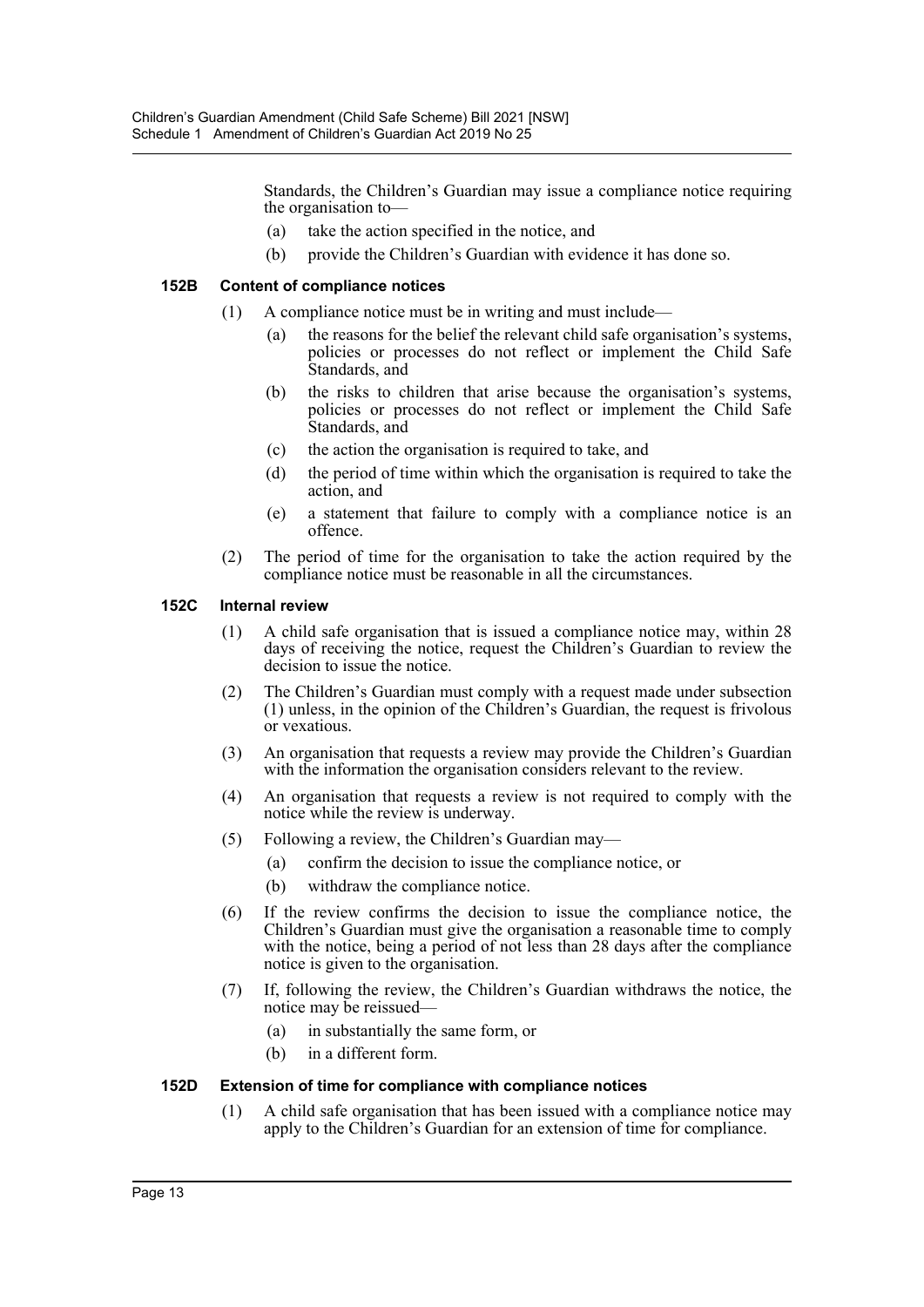- (2) The organisation may only apply for an extension of time if the application is made before the end of the period of time it is applying to extend.
- (3) The Children's Guardian may grant an application made under this section if the Children's Guardian considers—
	- (a) the organisation has taken suitable steps to address the risks to children identified in the notice, and
	- (b) there are special circumstances justifying the extension of time.

## **152E Compliance notices to be publicly available**

- (1) The Children's Guardian is to maintain a list of compliance notices that are in effect and make the list publicly available on the Office of the Children's Guardian's website.
- (2) A child safe organisation that produces an annual report must include in the report the details of a compliance notice that applied to the organisation during the period covered by the report.
- (3) This section does not apply to a compliance notice until—
	- (a) the expiry of the 28 day period in which the organisation may apply for a review of the decision to issue the notice, or
	- (b) the conclusion of a review under section 152C.

# **152F Offence**

(1) A child safe organisation that receives a compliance notice must comply with the notice.

Maximum penalty—

- (a) for a corporation—250 penalty units, or
- (b) otherwise—50 penalty units.
- (2) If a child safe organisation is not a person the reference in subsection (1) to a child safe organisation is to be read as a reference to the head of a child safe organisation.

# **Division 2 Enforceable undertakings**

# **152G Enforceable undertaking**

- (1) Instead of issuing a compliance notice under Division 1, the Children's Guardian may accept an enforceable undertaking from a child safe organisation.
- (2) An enforceable undertaking is an undertaking from the organisation under which the organisation agrees to take specific action by a specific date.
- (3) An enforceable undertaking must be in writing and be signed by the head of the organisation.

## **152H Amendment of enforceable undertaking**

- (1) This section applies if a child safe organisation has entered into an enforceable undertaking.
- (2) The organisation may apply to the Children's Guardian to amend the undertaking.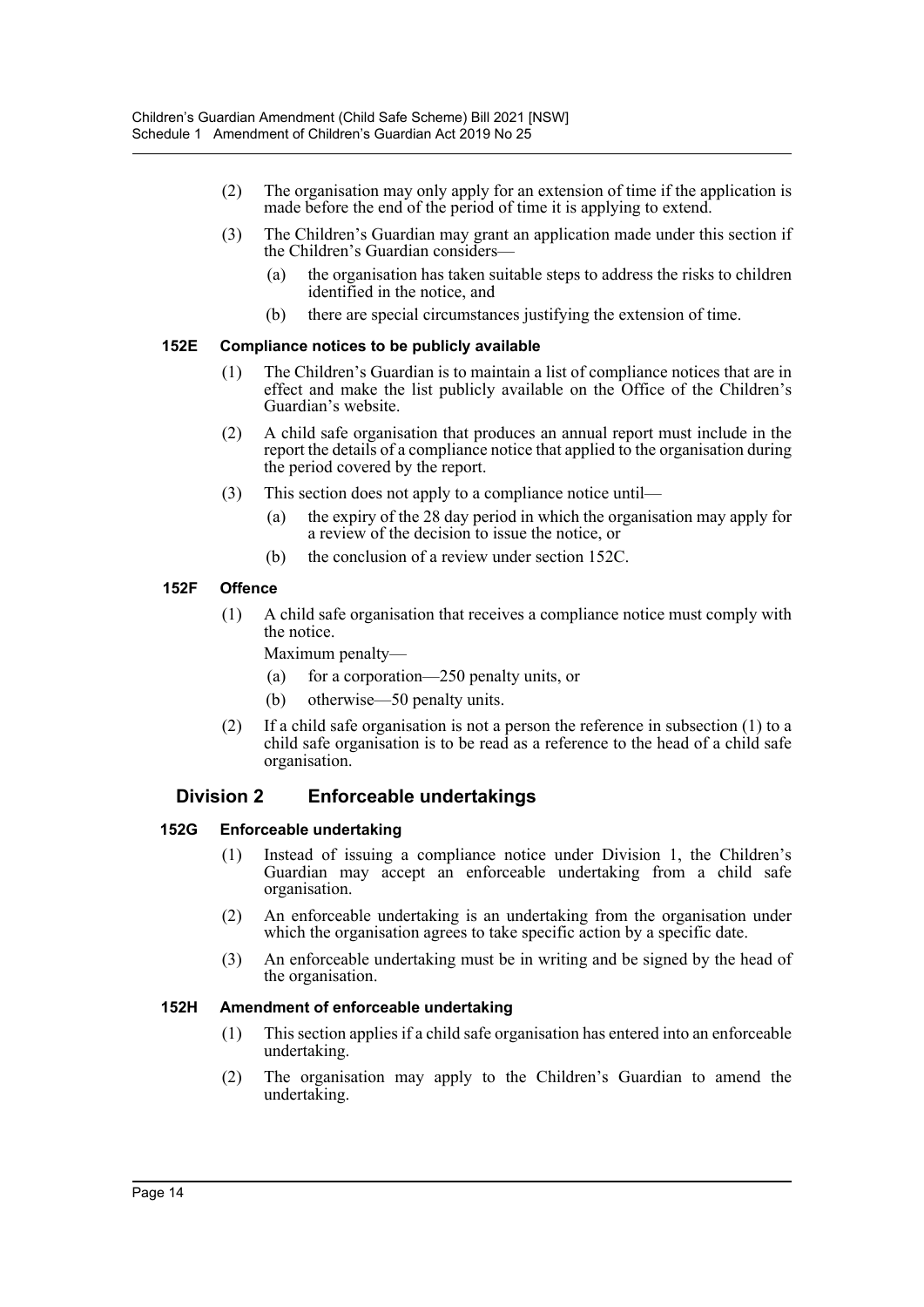- (3) The organisation may only apply to amend an undertaking if the application is made before the date by which the organisation had agreed to undertake the action specified in the undertaking.
- (4) The Children's Guardian may only agree to amendment of an undertaking if the Children's Guardian considers—
	- (a) the organisation has taken suitable steps to address the risks to children that led to the undertaking, and
	- (b) amendment of the undertaking is appropriate in all the circumstances.

## **152I Enforceable undertakings to be publicly available**

- (1) The Children's Guardian is to maintain a list of enforceable undertakings that are in effect and make the list publicly available on the Office of the Children's Guardian's website.
- (2) A child safe organisation that produces an annual report must include in the report the details of an enforceable undertaking that applied to the organisation during the period covered by the report.

# **152J Offence**

(1) A child safe organisation that enters into an enforceable undertaking must comply with the undertaking.

Maximum penalty—

- (a) for a corporation—500 penalty units, or
- (b) otherwise—100 penalty units.
- (2) If a child safe organisation is not a person the reference in subsection (1) to a child safe organisation is to be read as a reference to the head of a child safe organisation.

# **Division 3 Miscellaneous**

## **152K Ministerial notice**

The Children's Guardian must inform the Minister when taking enforcement action under this Part against a child safe organisation that is a public authority under section 14, definition of *public authority*, paragraphs  $(a)$ ,  $(b)$ ,  $(d)$  or  $(e)$ .

## **[13] Section 163, heading**

Omit the heading. Insert instead—

## **163 Definitions**

## **[14] Section 163**

Omit "*director* has". Insert instead "*corporation* and *director* have".

## **[15] Section 164 Executive liability offences**

Insert after paragraph (g)—

- (g1) section 152F,
- (g2) section 152J,

## **[16] Section 174 Children's Guardian may make guidelines**

Insert after section 174(2)(d)—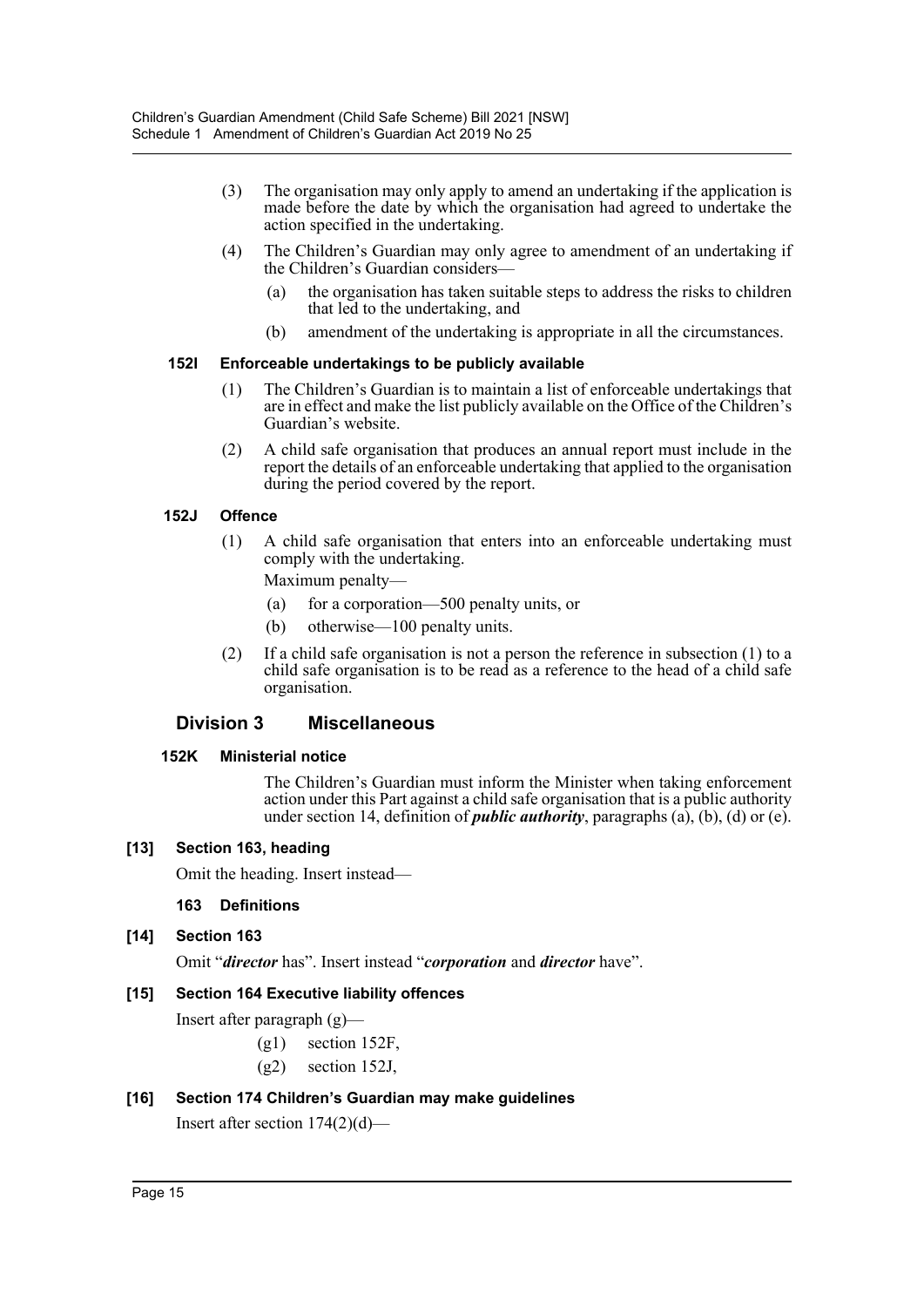(e) guidance for the purposes of Part 3A.

# **[17] Section 180 Provision and exchange of information**

Insert after section 180(8), definition of *relevant body*, paragraph (a)—

(a1) a prescribed agency, and

# **[18] Section 180A**

Insert after section 180—

## **180A Information sharing**

- (1) The Children's Guardian may give information obtained under Part 3A or 9A to a relevant person in relation to—
	- (a) a matter relevant to the exercise of a law of another State, the Commonwealth or a Territory, or
	- (b) an undertaking that is or was being carried out jointly by New South Wales and another State, the Commonwealth or a Territory.
- (2) In this section—

*relevant person* means a person exercising functions under a law of another State, the Commonwealth or a Territory, that are substantially the same as the functions of the Children's Guardian under this Act.

# **[19] Schedule 2 Powers of authorised persons**

Omit "Part 4". Insert instead "Part 3A or 4" in clause 7(1)(d).

## **[20] Schedule 2, clause 20(1)**

Omit "Part 4". Insert instead "Part 3A or 4".

## **[21] Schedule 6 Dictionary**

Insert in alphabetical order—

*child safe action plan*—see section 8F.

*child safe organisation* means 1 of the following—

- (a) an entity mentioned in Schedule 1, other than an organisation that is—
	- (i) a designated agency, or
	- (ii) an accredited adoption service provider,
- (b) a religious body—
	- (i) that provides services to children, or
	- (ii) in which adults have contact with children,
- (c) a local government authority,
- (d) a club or other body providing programs or services of a recreational or sporting nature for children and in which workers are required to hold a working with children check clearance under the *Child Protection (Working with Children) Act 2012*,
- (e) an entity, or part of an entity, prescribed by the regulations for this definition.

*Child Safe Standards*—see section 8C.

*head of a child safe organisation* means—